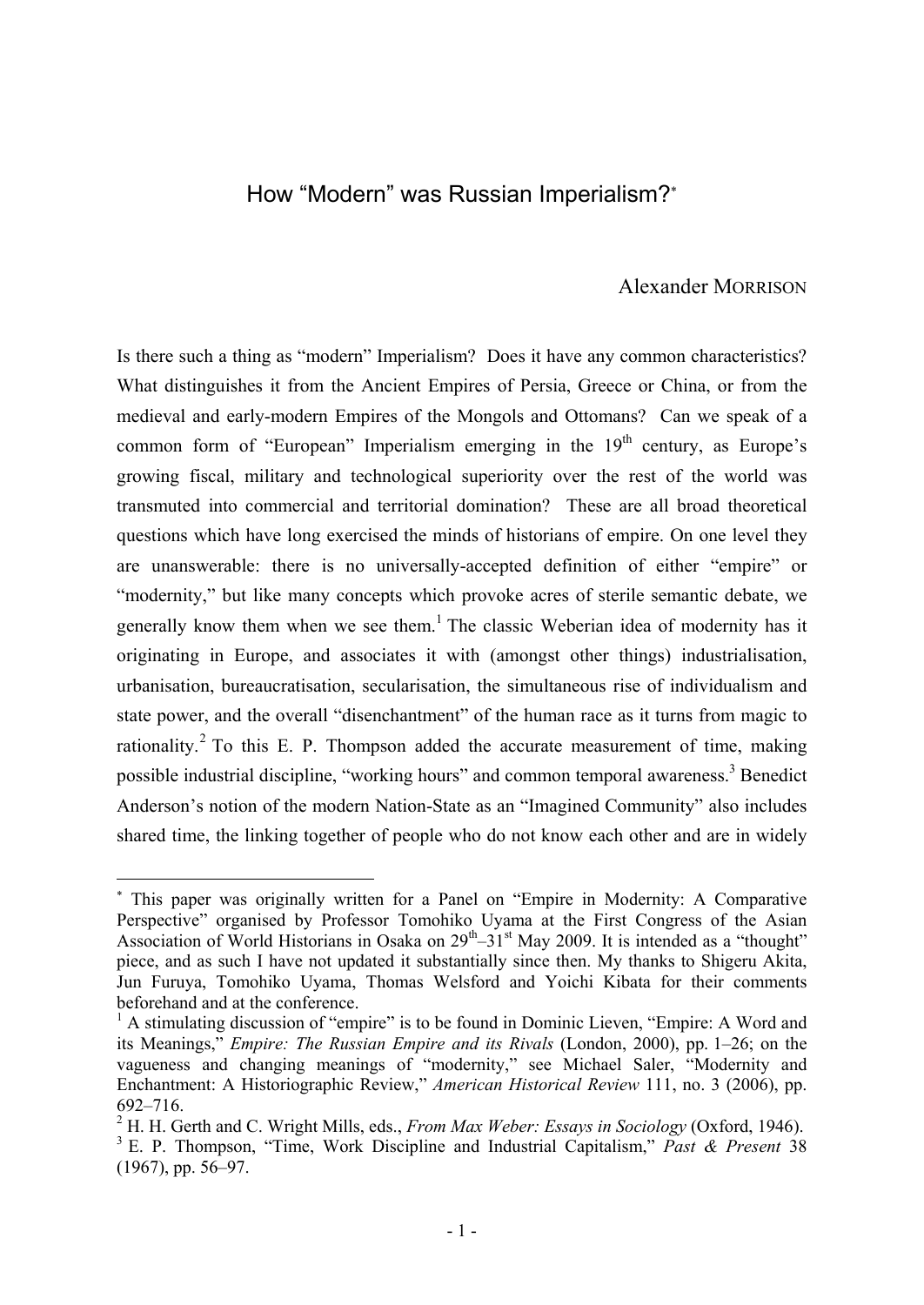separated places at particular moments of "national" significance, and the end of any feeling of "simultaneity" with past events.<sup>4</sup> These are just a few of the most commonlyinvoked markers of "modernity."

Over the last thirty years historians have mounted a sustained critique of the Weberian model. Some do this from a postcolonial perspective, claiming it is Eurocentric and implicitly endorses colonialism. Others simply point to the gaping holes in Weber's paradigm, not least the great religious revivals of  $19<sup>th</sup>$ -century Europe and  $20<sup>th</sup>$ -century America, and the widespread failure of most of the world to industrialise and embrace rational individualism. As with many such theories it is perhaps too early to say if they represent a correct prediction of the trajectory of social evolution, but amidst the murk certain important ideas have emerged: firstly, most of humanity has not yet become "modern," and (some would argue) will never do so, whilst most of those who have find that modern and pre-modern elements can co-exist, often quite comfortably, within a single individual's identity; secondly, and similarly, modernity seems to exist in pockets dotted around the world, rather than coinciding neatly with notional "civilizational" boundaries; thirdly, Europe did not have a monopoly on its origins; fourthly, historians can now speak of the emergence of "multiple modernities," which share some characteristics (such as urbanisation and common temporal awareness) but not others (such as secularisation and industrialisation) emerging at different times in different places around the globe. Sheldon Pollock has repeatedly urged historians to be cautious in assuming the lack of modernity, or of any capacity for developing it, within pre-colonial societies such as India before the mid-18<sup>th</sup> century.<sup>5</sup> As David Washbrook has shown, the industrial revolution in Britain, that defining moment in Europe's "invention" of modernity, was based upon the manufacture of cotton textiles in order to compete with Indian innovation and manufacturing capacity: it cannot be understood simply as a European phenomenon.<sup>6</sup> Similarly, China was a highly bureaucratised society with institutions (such as competitive examinations for entry to the civil service) which have long been considered characteristic of "European modernity" hundreds of years before such things were ever thought of in

<sup>4</sup> Benedict Anderson, *Imagined Communities: Reflections on the Origins and Spread of* 

<sup>&</sup>lt;sup>5</sup> Sheldon Pollock, "Forms of Knowledge in Early Modern South Asia: Introduction," *Comparative Studies of South Asia, Africa and the Middle East* 24, no. 2 (2004), pp. 19–21.

 $6$  David Washbrook, "From Comparative Sociology to Global History: Britain and India in the Pre-History of Modernity," *Journal of the Economic & Social History of the Orient* 40, no. 4 (1997), pp. 410–443.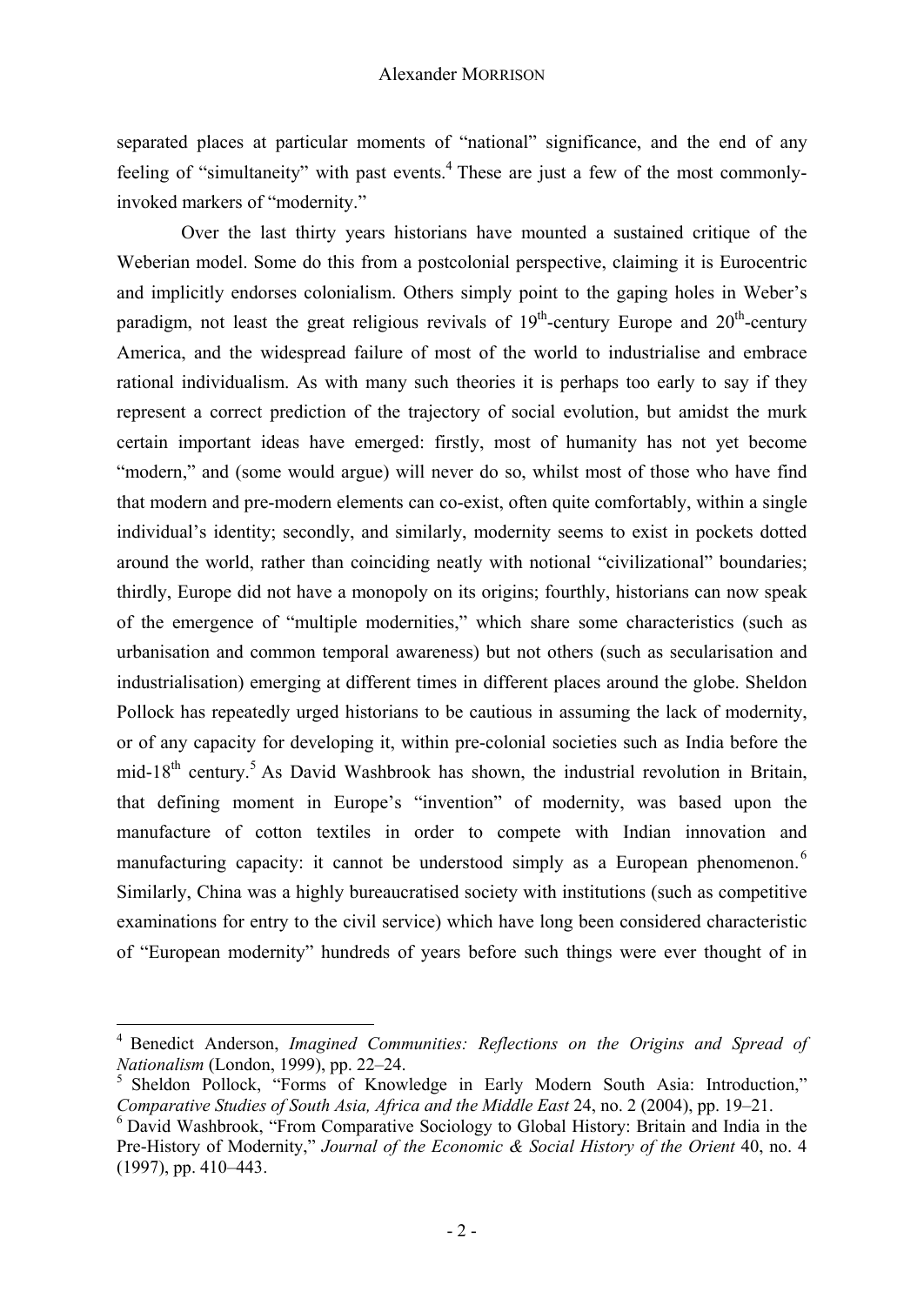Europe.<sup>7</sup> The destruction of the concept of "modernity" is far from complete: certain phenomena associated with it, notably time-keeping and industrialisation, are too real and too important in recent history to disappear entirely at the wave of a post-modern wand. Washbrook also suggests that a certain type of "modern" Imperialism can also be identified, and that it emanates from the West. ${}^{8}$  It is this idea which I would like to pursue further: in my view the implications of these arguments for the distinction made between "modern" and "pre-modern" empires have not been sufficiently thought through.

When historians use such categories as "modern European empires" or "European colonialism" they normally have a certain Imperial archetype in mind. It will be a maritime empire with a clear distinction between metropole and colony, visible in cultural, linguistic and ethnic terms and enshrined legally; it would be acquired by conquest or commercial penetration, and held by force. Many historians would also assert, following J. A. Hobson, V. I. Lenin and, more recently, P. J. Cain  $\& A$ . G. Hopkins, that it has a particularly close relationship with finance and industrial capitalism.  $9$  It will have some notion of a "civilising mission," and employ this and other Enlightenment discourses to legitimate its rule. It will have varying hierarchies of political rights based largely on race, and at its heart will lie a nation-state, $10$  in the name of whose privileged titular nationality all these territories will be held; all of this then contributes to a clear and insuperable barrier between ruling and subject peoples; indeed this entire model of empire is based upon ideas of difference, clear boundaries and demarcations, however difficult these often were to uphold in practice in the face of  $19<sup>th</sup>$ -century ideas about universal human political rights.<sup>11</sup> The most common archetypes invoked are the British and French empires, but the German,

<sup>&</sup>lt;sup>7</sup> Mark Elvin, "A Working Definition of Modernity?" *Past & Present* 113 (1986), pp. 209–216.

Washbrook, "From Comparative Sociology," p. 417.

<sup>9</sup> J. A. Hobson, *Imperialism: a Study* (London, 1902); V. I. Lenin, *Imperialism: The Highest Stage of Capitalism* (Moscow, 1982); P. J. Cain & A. G. Hopkins, "Gentlemanly Capitalism and British Expansion Overseas: I. The Old Colonial System, 1688–1850," *Economic History Review* 39, no. 4 (1986), pp. 501–525; idem, "Gentlemanly Capitalism and British Expansion Overseas: II. New Imperialism, 1850–1945," *Economic History Review* 40, no.1 (1987), pp. 1–26.<br><sup>10</sup> Peter Van der Veer suggests that the nation state with its internal and external colonising

projects that seek to remake subjects and citizens and erase their "backwardness" is itself a defining phenomenon of "modernity," although Washbrook points out that he overlooks the anti-enlightenment, romantic heritage of the nation-state. See Peter Van Der Veer, "The Global History of 'Modernity' " & David Washbrook, "The Global History of 'Modernity': A Response to a Reply," *Journal of the Economic & Social History of the Orient* 41, no. 3 (1998), pp. 289, 305.

<sup>11</sup> Frederick Cooper and Ann Laura Stoler, "Between Metropole and Colony: Rethinking a Research Agenda," in idem, eds., *Tensions of Empire: Colonial Cultures in a Bourgeois World* (Berkeley, 1997), pp. 1–56.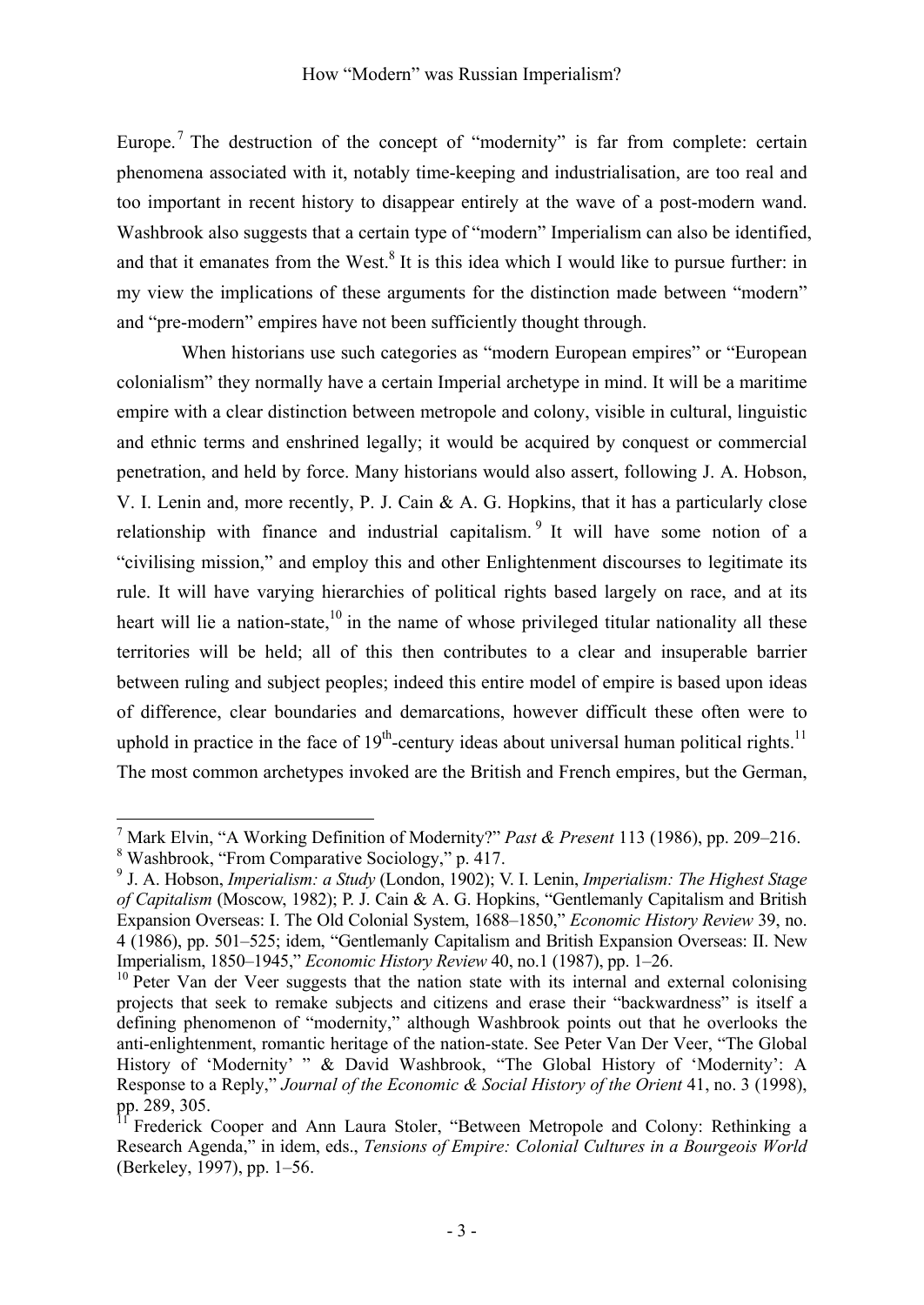Belgian and Dutch overseas empires all fall clearly enough into this pattern. The Japanese empire in China and South-East Asia, which shared most of these characteristics, is also commonly placed in this category, as an example of imitative or "neo-European" Imperialism.<sup>12</sup> The Spanish and Portuguese empires, despite clearly being European, are often omitted from consideration as being mere relics of much greater early-modern Empires. The Austro-Hungarian, Ottoman and Russian Empires, despite unquestionably existing in the period of modernity, are often left out on the grounds that they were landbased, dynastic agglomerations, and in the case of the latter two only very marginally "European."13

 The inconsistencies of these categorisations are endless; they both obscure the differences between different types of "modern, European imperialism" and the similarities between these and "Asiatic" or "pre-modern" empires. As John Darwin has recently suggested, the emergence of European hegemony in Asia cannot be understood without reference to the great early-modern Islamic Empires of the Ottomans, Mughals and Safavids, whose emergence was almost contemporaneous with the first stirrings of Portuguese, British and Dutch Imperialism, and which until the early  $18<sup>th</sup>$  century were more than holding their own against them.<sup>14</sup> That other great early-modern Empire, Qing China, survives to this day under a different political guise, and retains the colonial peripheries of Turkestan and Tibet which it conquered in the  $17<sup>th</sup>$  and  $18<sup>th</sup>$  centuries, where it pursues a policy of railway construction and mass colonisation highly reminiscent of  $19<sup>th</sup>$ -century European Imperialism.

Historians have also long been aware of the many differences between different European colonial powers, even if at times they conflated the intentions and outcomes of Imperial policies. Henri Brunschwig famously argued that British Imperialism was motivated largely by hard-headed commercial and strategic concerns, whilst France's was an often irrational outgrowth of thwarted nationalism in the aftermath of the Napoleonic and Franco-Prussian wars.15 France proudly proclaimed her "*mission civilisatrice*," and

 $12$  See, however the rather more subtle and wide-ranging discussion of the place of Japanese Imperialism amongst the European Empires in W. G. Beasley, *Japanese Imperialism 1894– 1945* (Oxford, 1987), pp. 1–13.<br><sup>13</sup> D. K. Fieldhouse, for instance, does include Russia (but not Japan or the Ottoman Empire) in

his survey of colonial empires, but is clearly irritated at having to do so and confines his attention to Turkestan. *The Colonial Empires: A Comparative Survey from the Eighteenth*  Century (New York, 1966), pp. 325, 334–341.<br><sup>14</sup> John Darwin, *After Tamerlane: The Global History of Empire* (London, 2006).<br><sup>15</sup> Henri Brunschwig, *French Colonialism 1871–1914: Myths and Realities* (London, 1966), pp.

<sup>20–30, 182–186.</sup>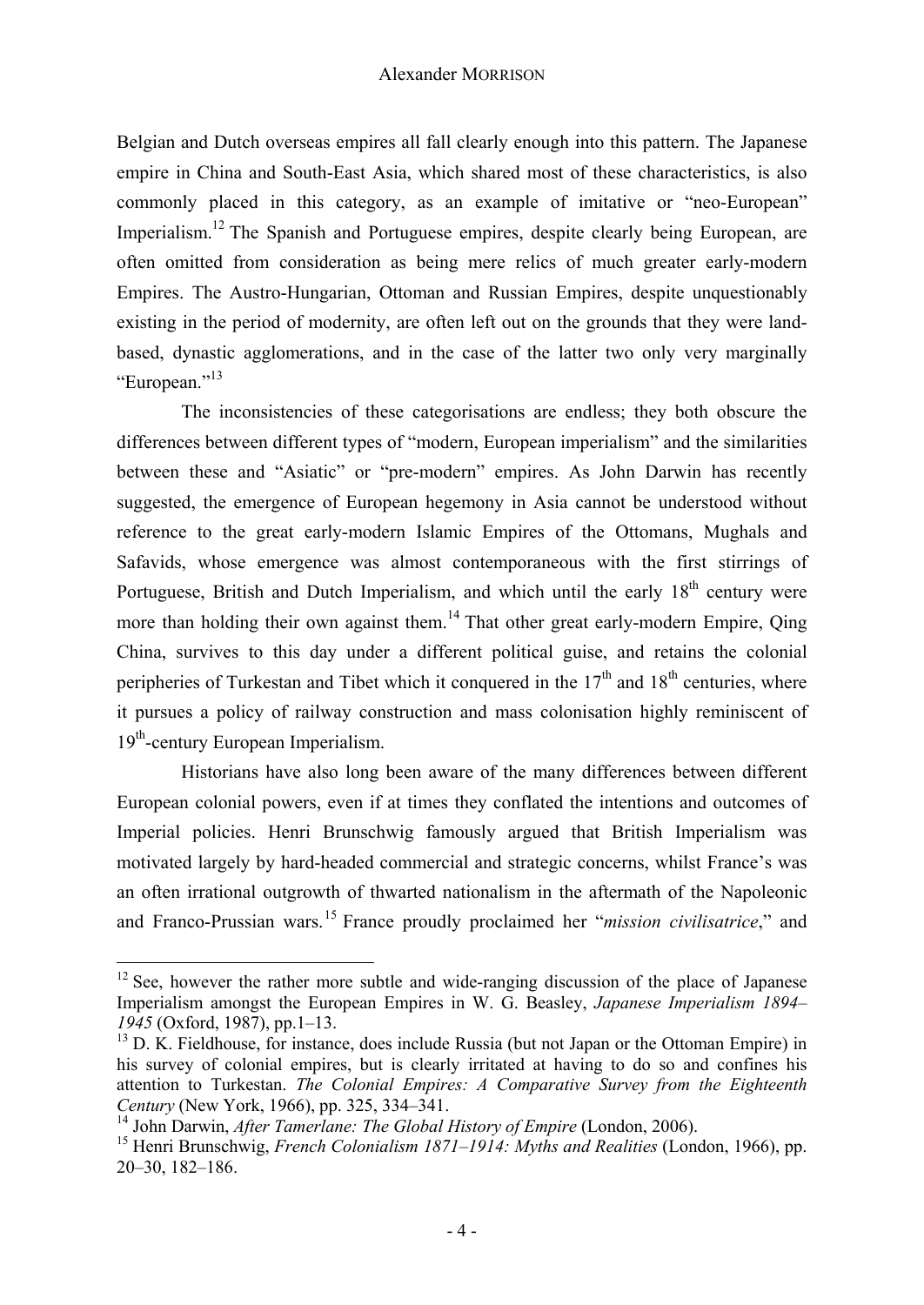through protective tariffs and cultural Imperialism sought to create islands of Frenchness around the world. The British were free-trading, usually very distrustful of evidence of Anglicisation amongst their subject peoples, and the great centres of their empire were cosmopolitan entrepôts such as Alexandria, Bombay, or Singapore, the "plural societies" identified in J. S. Furnivall's pioneering work.<sup>16</sup> In practice, of course, this distinction was often blurred: Britain's self-governing white settler dominions were mostly protectionist as well, the cultural (and particularly the sporting) legacy which the British empire left behind in Africa and Asia was every bit as profound as that of the French, whilst Algiers was no less cosmopolitan than Rangoon.<sup>17</sup> However the rhetoric (and perhaps the aims) of Empire were often rather different, and furthermore Britain was a monarchy, with the crown at the heart of the whole Imperial system, whilst in France for most of the  $19<sup>th</sup>$  century (and certainly at the time when Imperial expansion was at its height, under the Third Republic) the people were, in theory, sovereign. For outsiders, at least, Britain was defined by her Empire, however little attention the British may have paid to it domestically: it was what made her a great power.<sup>18</sup> For the Germans, though, their colonial empire was arguably little more than a set of bargaining chips to be played on the diplomatic tables of Europe.<sup>19</sup> The Dutch, meanwhile, never even used their own language in governing the East Indies, employing instead a Malay lingua franca which subsequently became Bahasa Indonesia, meaning that their cultural legacy in this respect was minimal. Most obviously, perhaps, the general category of "European Imperialism" elides the vital distinction between settler and non-settler colonies, something of far greater importance than the approach or policies of any particular country.

So, amongst the  $19<sup>th</sup>$ -century empires, does one stand out as being more different from all the rest than they all are from each other? Russia would be the example put forward most frequently: here was a great, land-based empire, with its roots in the earlymodern period, whose titular nationality was ill-defined and enjoyed no particular privileges, whose ruling elite was cosmopolitan, with a disproportionate role played by non-Russians, in particular Poles, Baltic Germans and Georgians, and which had at its heart

<sup>16</sup> J. S. Furnivall, *Colonial Policy and Practice: A Comparative Study of Burma and Netherlands India* (Cambridge, 1948), pp. 117–123.<br><sup>17</sup> See for instance the gloriously Orientalist imagining of Algiers by the popular 19<sup>th</sup>-century

novelist Ouida in *Under Two Flags* (London, 1863).<br><sup>18</sup> Bernard Porter, *The Absent-Minded Imperialists: Empire, Society, and Culture in Britain* 

<sup>(</sup>Oxford, 2004), pp. 1–24.

<sup>19</sup> The classic expression of this argument is A. J. P. Taylor, *Germany's First Bid for Colonies 1884‒1885: A Move in Bismarck's European Policy* (London, 1938), pp. 1–15.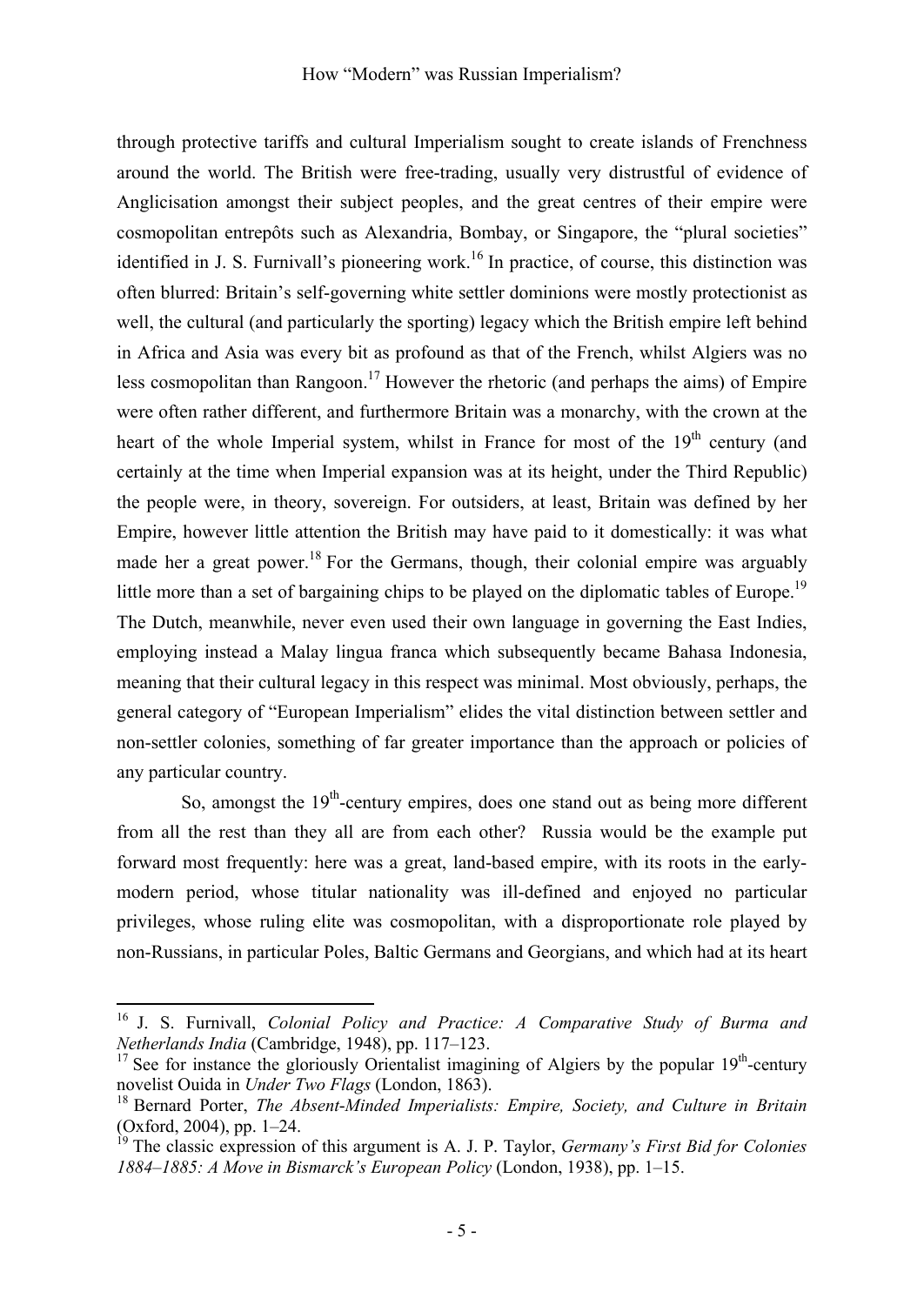not a nation, but an arguably alien ruling dynasty. Mediaeval Muscovy expanded into contiguous territories, many of them sparsely populated, and some Russian historians argue that it ought really to be seen as the heir to the Mongol Empire.<sup>20</sup> With leading noble families such as the Stroganovs and Yusupovs descended from Muslim Tatars, with colonists in Siberia "going native" rather than the natives becoming russified.<sup>21</sup> racial boundaries seem blurred. Class or *Soslovie*, not race, was what determined hierarchies in Russia. Above all, where is that vital distinction between metropole and colony, that barrier between the political, cultural and territorial "nation" at the heart of Empire, and the colonies at the periphery? Russia's identity is said to be inseparable from Empire, her nationalism warped and weakened by it, her people even described as the chief victims of "their" empire by some historians.<sup>22</sup> Even today one cannot really isolate "Russia" on a map: the rump of the Russian federation which was left behind after the break-up of the USSR, with its Far Eastern and Siberian territories and its patchwork of "autonomous" *oblast*s for different nationalities, is very far from being a nation-state. All of this would suggest that if Russia belongs in any "category," it is that of the early-modern dynastic empires which survived into the modern period, those of the Habsburgs and the Ottomans: certainly some influential cultural historians have argued that to equate Russian Imperialism with that of the British or French is problematic and inaccurate.<sup>23</sup>

Russia certainly was distinctive: but this is a relative, not an absolute judgement. Was she more distinct from the French and British empires than they were from each other? If so, by how much? Several of the points made above about Russia could also be made (sometimes with tongue firmly in cheek) about the British empire, where David Cannadine has emphasised the vital role of the (German) royal family and monarch as the keystone of the Imperial hierarchy, binding together Indian Princes, the emirs of Northern Nigeria and the Sheikhs of the Gulf protectorates in an Imperial version of the "great chain of being." The rituals surrounding the proclamation of Queen Victoria as Empress of India, and the neo-mediaeval "feudalism" of Lord Lytton's great Imperial Durbar of 1877 epitomise this

<sup>20</sup> Sergei Panarin, Dmitrii Raevskii, "Predislovie," in *Evraziya, Lyudi i Mify* (Moscow, 2003), p. 11.

<sup>&</sup>lt;sup>21</sup> See Willard Sunderland, "Russians into Iakuts? 'Going Native' and Problems of Russian National Identity in the Siberian North, 1870s–1914," *Slavic Review* 55, no. 4 (1996), pp.806– 825.

<sup>22</sup> Austin Jersild, " 'Russia,' from the Vistula to the Terek to the Amur," *Kritika: Explorations in Russian and Eurasian History* 1, no. 3 (2000), pp. 531–546; Geoffrey Hosking, *Russia, People and Empire* (London, 1997). 23 Hosking, *Russia, People and Empire*, pp. 39–40; Orlando Figes, *Natasha's Dance: A* 

*Cultural History of Russia* (London, 2002), pp. 381–382.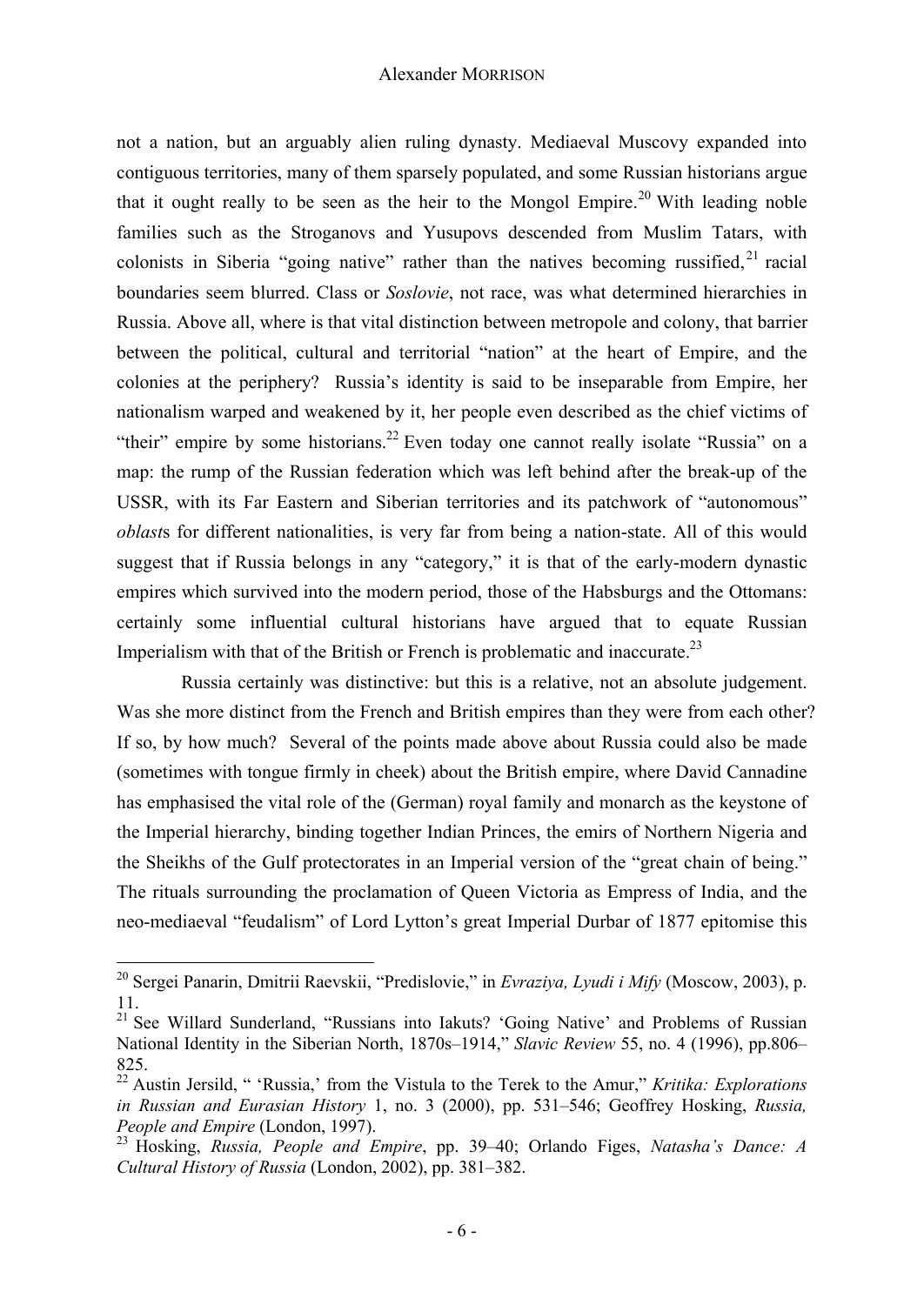vision of Imperial hierarchy, which was every bit as monarchical and class-based as anything which existed in Russia.<sup>24</sup> Lord Liverpool, British prime minister from 1812– 1828, had a Gujarati grandmother, and a good deal of cultural exchange and racial mingling between East and West took place in the British and French Empires, even if from the mid-eighteenth century this was on strictly unequal terms and boundaries had hardened by the  $1830s$ <sup>25</sup> Field Marshal Lord Roberts of Kandahar, the British commander in the  $2<sup>nd</sup>$  Afghan and Boer Wars, had an Indian grandmother and stepmother. Class was sometimes as important as race in determining British imperial hierarchies, meaning that Indian princes could attend elite schools and universities and gain admission to exclusive clubs which no white working-class male could dream of entering; that the first Indian member of Parliament at Westminster was elected in  $1892$ ;<sup>26</sup> whilst in the 1890s K.S. Ranjitsinhji could not merely play cricket for Cambridge and England, but also captain Sussex County Cricket Club and have white Britons under his authority.<sup>27</sup> Certainly there was a much more obvious metropole at the heart of the British Empire, but the huge variations in rights accorded to British subjects across the empire and within Britain itself helped to blur this distinction somewhat.<sup>28</sup> The "metropole" was divided between four different nations, at least one of which, the Irish, could claim to have been colonised by England. At the same time the Scots and Irish if anything played a more important role within the Imperial ruling elite than the English themselves. Not for nothing was it called the "British Empire," but if a British *nationality* ever existed then it was an Imperial one which arguably has not survived the loss of empire.<sup>29</sup>

Perhaps, then, we should be looking at Britain as the Imperial odd man out, rather than an Imperial archetype? Britain's empire contained a great sub-Imperial metropole in India, a land-based empire in itself, which, as has been rightly observed by Douglas Peers,

<sup>24</sup> David Cannadine, *Ornamentalism: How the British Saw Their Empire* (London, 2001), pp. 9–10, 101–120.

<sup>25</sup> See William Dalrymple, *White Mughals* (London, 2003), esp. pp. 31–32 on Sir David Ouchterlony who was British resident at Delhi in the 1830s, and supposedly provided each of his thirteen Indian wives with her own elephant!

<sup>&</sup>lt;sup>26</sup> Dadabhai Naoroji, Liberal MP for Finsbury and a prominent Indian Nationalist.

<sup>27</sup> See Cannadine, *Ornamentalism*; Kenneth Ballhatchet, *Race, Sex and Class under the Raj* (London, 1980).

<sup>28</sup> David Washbrook, "…And Having Melted into Thin Air, Then Rains Down Again," *Journal of the Economic & Social History of the Orient* 42, no. 4 (1999), p. 570.<br><sup>29</sup> For a polemical treatment of this question from a Scottish Nationalist perspective, see Tom

Nairn, *After Britain: New Labour and the Return of Scotland* (London, 2000), pp. 39–46, and from a right-wing "English" perspective, Simon Heffer, "A Crisis of Identity," in idem, *Nor Shall My Sword: The Reinvention of England* (London, 1999), pp. 1–57.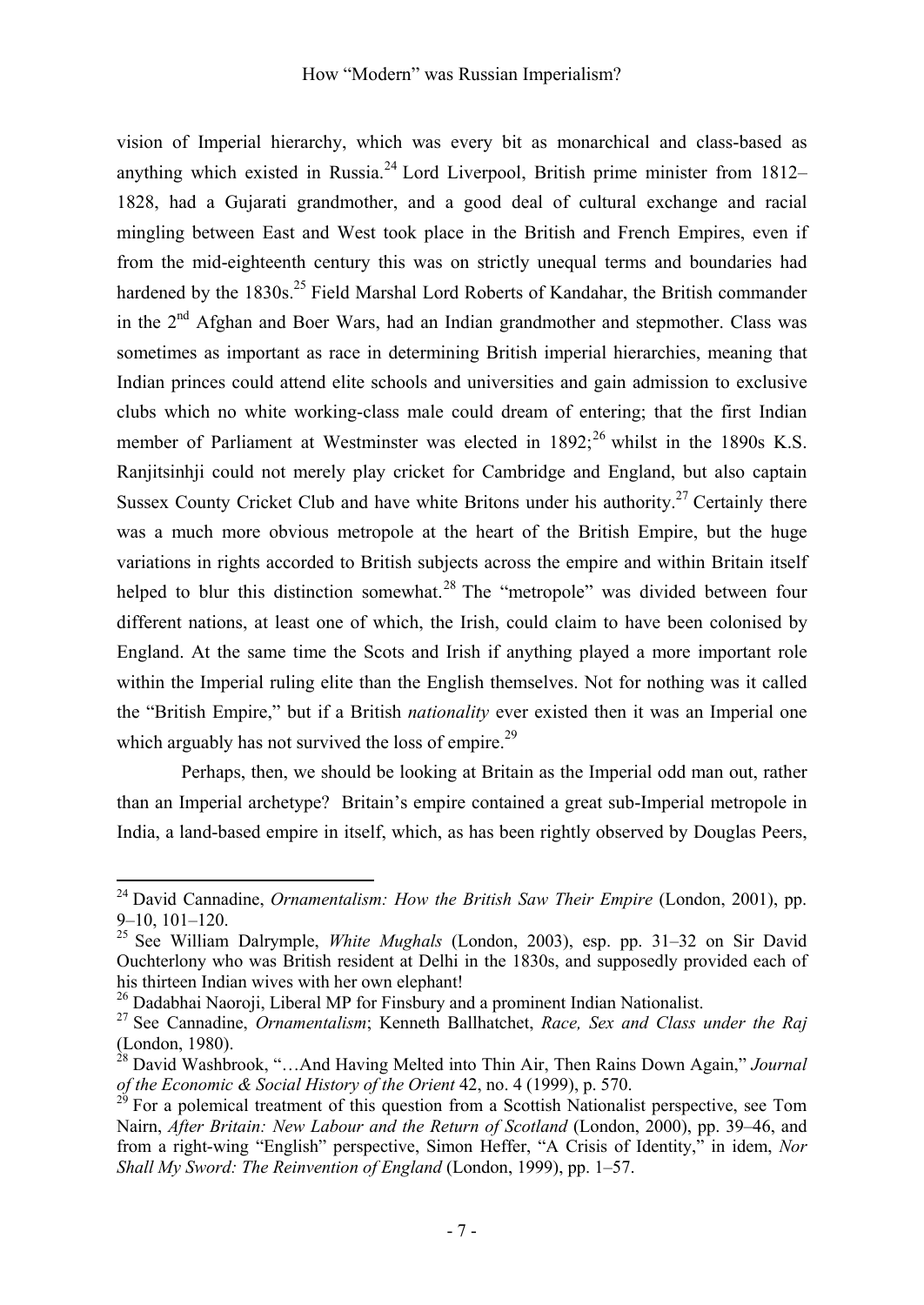until at least the mid-19<sup>th</sup>-century was a military-fiscal garrison-state, dependent on agrarian tribute, rather than on industrial capitalist production or exploitation. Acquiring territory (and therefore land revenue), controlling labour and funding a locally-raised army were the principal aims of the state in British India during the period 1750–1860, not opening up the country to trade and investment.<sup>30</sup> Perhaps British India had more in common not only with the early-modern Islamic "gunpowder empires," but also with Russia, than is often supposed. India was at once anomalous and absolutely central to the whole structure of British Imperialism as it emerged. It had no exact equivalent in any other European Empire: the closest would be French Algeria, but this was a settler colony with a fraction of the population, was merely a short hop across the Mediterranean, and administratively a part of the metropole. This in turn leads one to question the assumption that maritime empires are necessarily more divided by distance than land-based ones. In the 1870s, when it took two weeks to sail from Southampton to Bombay, and a matter of hours from Marseille to Algiers, it took two to three months for a caravan to travel between the frontier town of Orenburg and the capital of Russian Turkestan, Tashkent. The role played by the sea as an imaginative and cultural frontier is certainly important (though arguably no more important than that played by the "*Prostor*" of the Eurasian Steppe, which separated European Russia from its Central Asian colonies). However, before the railway age, the sea was the world's main highway, a means of rapid communication rather than a barrier. The Empires of Britain, France, Spain, Portugal and the Netherlands, like Russia's, all had their roots in the early-modern period; in some cases they had expanded into more or less contiguous areas with which they had a long historical relationship (Algeria and West Africa in the French case, Ireland in the case of the British, and, if we look back even further, the Spanish *reconquista* of Andalusia which was a prelude to expansion in the Americas). In some cases they also succeeded earlier Imperial polities, most obviously the Mughals in India (where Bombay was also acquired by the British through inter-dynastic marriage). None of this amounts to saying that these empires were the *same* as Russia's, but they certainly suggest that the differences are those of degree, not of kind.

All of this suggests that the comparison of ostensibly very different "types" of empire is far from a futile exercise, that it can yield as many and as rich and unexpected insights as the much-vaunted "interdisciplinary" approach to history. Whilst the application of theoretical insights developed in the study of one empire to the understanding of another

<sup>&</sup>lt;sup>30</sup> Douglas Peers, "Gunpowder Empires and the Garrison State: Modernity, Hybridity, and the Political Economy of Colonial India, circa 1750–1860," *Comparative Studies of South Asia, Africa and the Middle East* 27, no. 2 (2007), pp. 245–258.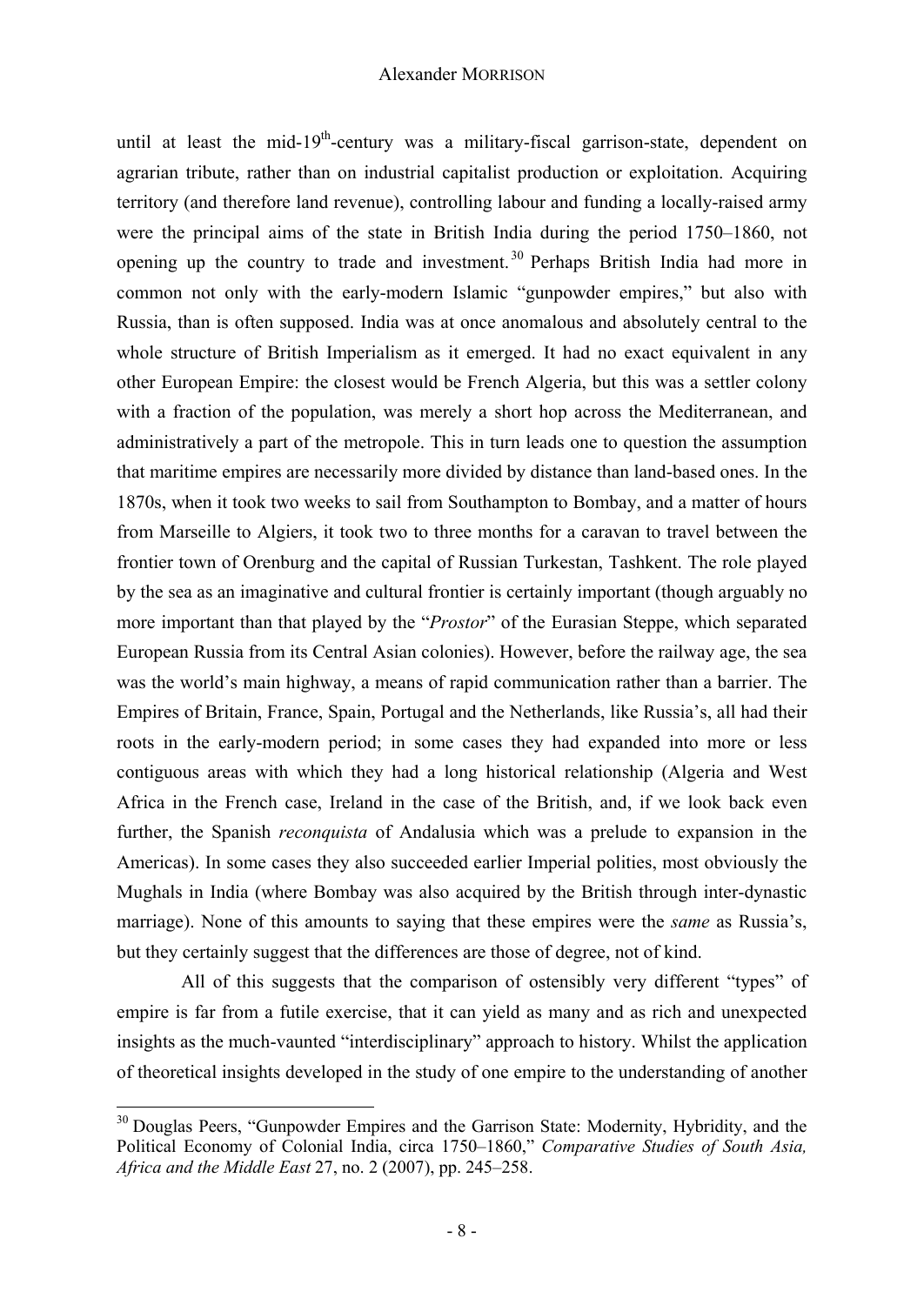is relatively common,<sup>31</sup> sustained empirical comparison between empires is still rare.<sup>32</sup> In my own work I have looked at British India and Russian Turkestan (specifically the region of Samarkand), and the similarities and differences which I found were not necessarily those one would expect.  $33 \text{ In}$  both cases the military played a prominent role in administration, often without having received any appropriate education or training. Both the Russians in Turkestan and the British in India had difficulty in gaining accurate information about newly-conquered territories, and relied heavily on local agents and intermediaries. The nature of these intermediaries was often rather different, however, as Russian rule was markedly more anti-aristocratic than that of the British in India. Here, before 1857, the British had pursued an inconsistent policy, both creating a class of landowning *Zamindar*s in Bengal in the 1790s and entrusting them with the collection of land revenue,<sup>34</sup> and also expropriating the *Talugdars* of Oudh in 1856.<sup>35</sup> However after the Rebellion of 1857, which was widely attributed to the social unrest caused by antiaristocratic policies,  $36$  the British generally sought to rule through local princes, tribal and religious leaders and landowning elites, appropriating their pre-existing legitimacy and

 $\overline{a}$ <sup>31</sup> Benedict Anderson's ideas about print capitalism and national identity were originally developed in the course of his studies of the Dutch East Indies, but have of course achieved near-universal significance for historians, whilst the writings of the "Subaltern Studies" collective of historians of South Asia have had an influence well beyond their geographical sphere. For a recent example of the application of postcolonial theory to Russian Imperialism,

see Jeff Sahadeo, *Russian Colonial Society in Tashkent* (Bloomington, IN, 2007).<br><sup>32</sup> Amongst the most interesting recent examples of such a comparative approach are Beate Eschment and Hans Harder, eds., *Looking at the Coloniser: Cross-Cultural Perceptions in Central Asia, the Caucasus, Bengal and Related Areas* (Würzburg, 2004); Dina Khoury and Dane Kennedy, "Comparing Empires: The Ottoman Domains and the British Raj in the Long Nineteenth Century," the introduction to a special issue of *Comparative Studies of South Asia, Africa and the Middle East* 27, no. 2 (2007). It is noticeable however that both collections consist almost entirely of essays that sit alongside each other, leaving the reader to make comparisons, rather than the authors seeking to make comparisons themselves. The exception (characteristically) in the latter is C. A. Bayly, "Distorted Development: The Ottoman Empire and British India, circa 1780–1916," pp.332–344, although this spends more time looking at the connections between the two rather than comparing systems of Imperial rule. Most recently, we now have a sweeping comparative survey by Jane Burbank and Frederick Cooper, *Empires in* 

*World History: Power and the Politics of Difference* (Princeton, NJ, 2010)<br><sup>33</sup> See A. S. Morrison, *Russian Rule in Samarkand 1868–1910: A Comparison with British India* (Oxford. 2008).

<sup>&</sup>lt;sup>34</sup> P. J. Marshall, *Bengal: The British Bridgehead: Eastern India 1740–1828* (Cambridge, 1987), pp. 122*–*127, 139*–*144. See also Anand Yang, *The Limited Raj* (Delhi, 1989). 35 Rajkumar Sarvadhikari, *The Taluqdari Settlement in Oudh* (Delhi, 1985) (1882), p. 4; Iltudus

Prichard, *The Administration of India from 1859 to 1868* (London, 1869), pp. 21–27.<br><sup>36</sup> See Thomas R. Metcalf, *The Aftermath of Revolt: India 1857–1870* (Princeton, NJ, 1964).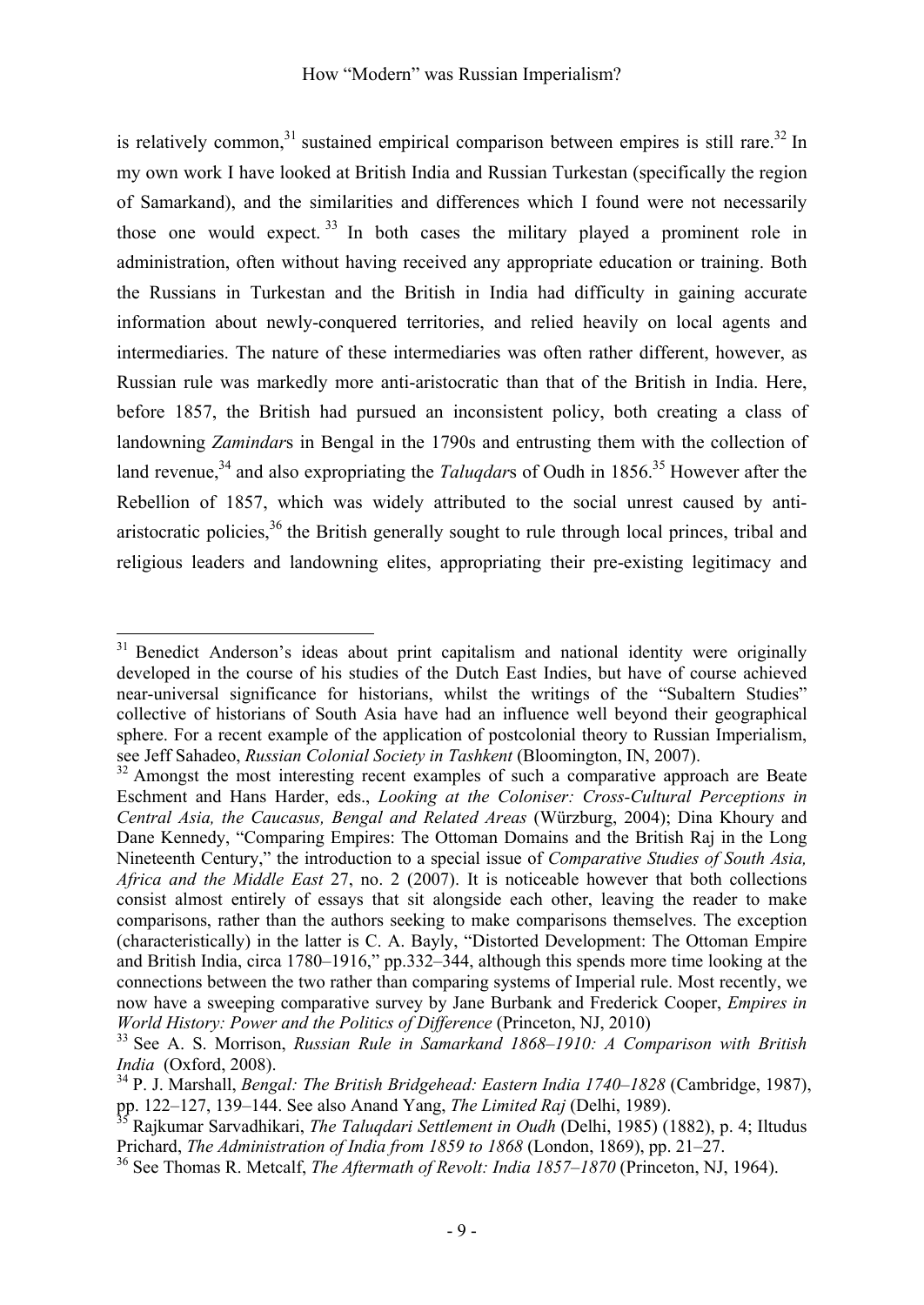seeking to buy their loyalty with land-grants and tax-breaks.<sup>37</sup> By contrast, in the mid-19<sup>th</sup> century the Russians abandoned their previous Imperial policy of assimilating the aristocracies of conquered regions (seen most obviously in the case of the Tatar and Georgian nobility). The reasons for this were complicated, but had a great deal to do with the growing suspicion of Islam engendered by the long-running war in the North Caucasus, where this change of policy first became visible.<sup>38</sup> After they conquered the settled regions of Central Asia in 1865–72, the Russians expropriated or attempted to marginalise the *Bek*s, *Amlakdar*s and *Khoja* lineages of pre-conquest Turkestan and sought to replace them with a local administration whose members would be entirely dependent on the colonial power for their authority.<sup>39</sup> The background of the men who came to fill posts in the so-called "native administration" (*Tuzemnaya Administratsiya*) – *Volostnoi Upravitel'*, *Aksakal*, *Aryk-Aksakal* or indeed  $Qazi^{40}$  – is not always clear. Many may have belonged to precisely the landowning and religious elite (*Khoja*) groups of which the Russians were suspicious: but the intention was certainly very different.

Both powers found it very difficult to manage pre-existing systems of irrigation owing to a lack of detailed knowledge, and were forced to devolve the vital business of water distribution to local agents. However the implications of this were much more serious for the Russians in Turkestan than they were for the British in Punjab, because in the former territory almost all artificial irrigation pre-dated the conquest, whilst in the latter the British had built most of the canals themselves. The policies towards Islamic law of the two powers also differed, with the Russians preserving (albeit altering) the *Qazi*s courts, the British abolishing them and instead incorporating an elaborate structure of "Anglo-Muhammadan Law" into their penal code in India. It is interesting, though, that one of the unfulfilled aims of Count Konstantin Pahlen's 1908 reforming mission in Turkestan was to create a codified version of the *Sharia*, with Anglo-Muhammadan law as his model.<sup>41</sup>

The Russians in Central Asia were not noticeably more racially and culturally

<sup>&</sup>lt;sup>37</sup> See for instance, Sarah Ansari, *Sufi Saints and State Power* (Cambridge, 1992), pp. 36–56.

<sup>&</sup>lt;sup>38</sup> Austin Jersild. *Orientalism and Empire* (Montreal, 2002), pp. 32–33; Firouzeh Mostashari, *On the Religious Frontier* (London, 2006), pp. 83*–*84, chronicle the erosion of privileges and political power amongst, respectively, North Caucasian and Azeri aristocratic elites from the 1830s onwards.

<sup>39</sup> *Bek*s were regional governors under the Bukharan administration, *Amlakdar*s were taxfarmers, whilst *Khoja*s claimed descent from the Prophet's kin but were also representatives of major Sufi lineages, mostly Naqshbandi.

<sup>&</sup>lt;sup>40</sup> Canton administrator; village elder; irrigation official; Islamic judge.

<sup>41</sup> See Adeeb Khalid, *The Politics of Muslim Cultural Reform: Jadidism in Central Asia*  (Berkeley, CA, 1997), pp. 70*–*71; Morrison, *Russian Rule in Samarkand*, pp. 274*–*282 for a discussion of this episode.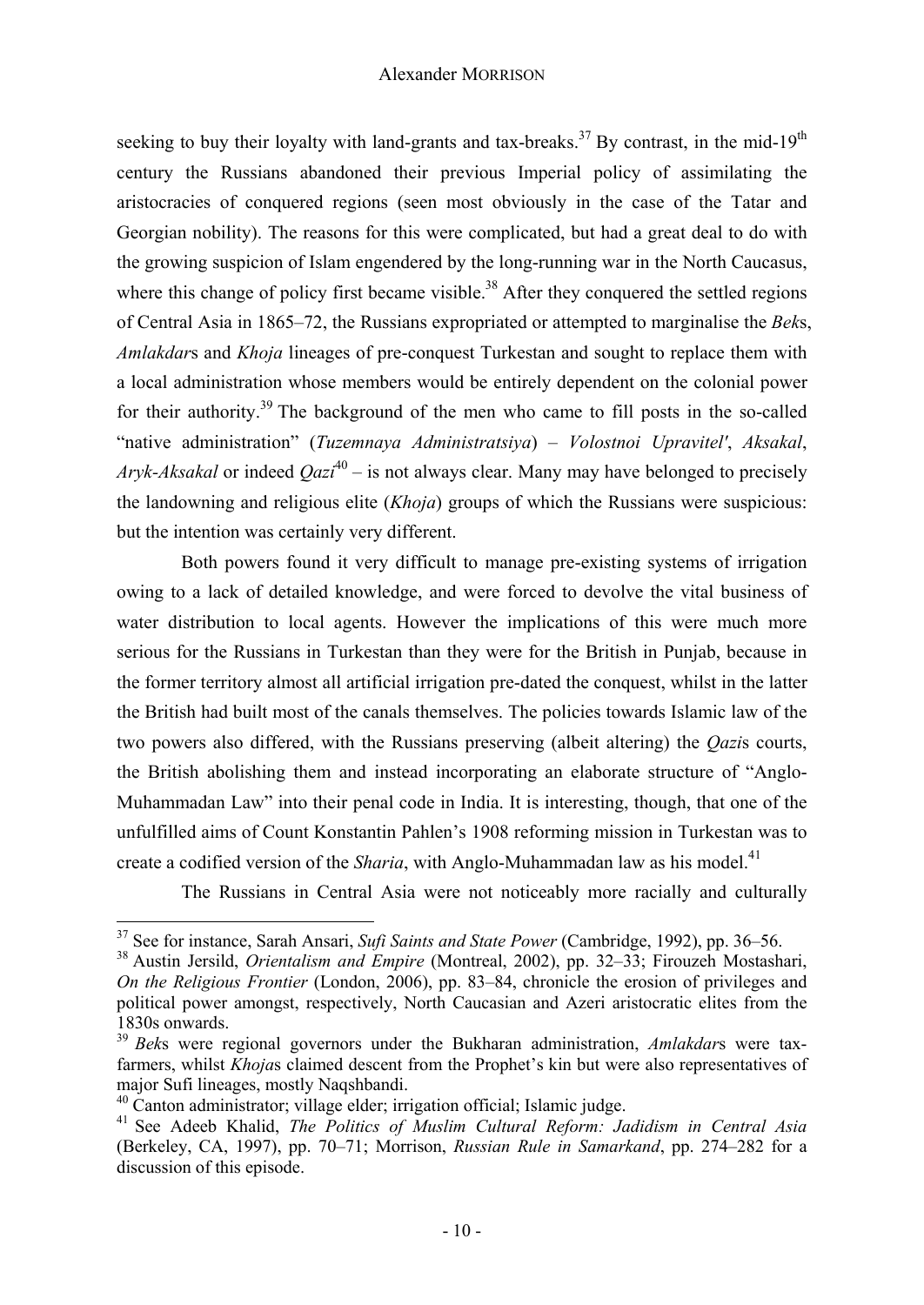tolerant or assimilationist than the British. On the contrary they were if anything more hostile to and suspicious of Islam than the British were, with a paranoid fear of the "fanaticism" of the Sufi orders in particular engendered by their forty-year struggle in the North Caucasus.<sup>42</sup> Their descriptions of the local population ranged from the derogatory to the patronising, but certainly never indicated that they viewed the Sarts, Tajiks, Uzbeks and Kirghiz of Central Asia as equals, or indulged in ideas of pan-Asian "kinship." It is probable that biological racism was less widespread and influential in the Russian empire than in the British, but it was by no means unknown, and in any case this was only one of many markers of the difference and inferiority of subject peoples, racial, religious and cultural, which the Russians and other Europeans employed.<sup>43</sup> Russia may not have had as clear a distinction between metropole and periphery as the British Empire, but there was an idea of what constituted *Korennaya Rus*, and this was reflected administratively in the distinction between areas under civilian and under military rule, those in which the liberal reforms of the 1860s were applied, and those where they were withheld: between *Zemstvo*  and non-*Zemstvo* provinces, and between those which enjoyed the independent civilian courts and legal code of 1864, and those which did not.<sup>44</sup> There was no single concept of Russian Imperial "citizenship."<sup>45</sup> any more than there was in the British empire, and all the evidence of the last years of Tsarism suggests that in Russia's fledgling democratic culture the enjoyment of political rights and "Europeanness" (if not Russianness) were becoming increasingly closely aligned. Thus the franchises for the Municipal Dumas in Baku and Tashkent were heavily skewed in favour of European settlers, whilst Turkestan's representation in the Duma was removed altogether after 1907.<sup>46</sup> The events of 1916–17 in Turkestan saw an all-out ethnic war, and a land-grab by Russian settlers. Subsequently under the guise of "Bolshevism" they attempted to appropriate the power of the Imperial

<sup>42</sup> See further Alexander Knysh "Sufism as an Explanatory Paradigm," *Die Welt des Islams* 42, no. 2 (2002), pp. 139*–*173. 43 N. A. Riasanovsky, "Asia through Russian Eyes," in W. S. Vucinich, ed., *Russia and Asia*

<sup>(</sup>Stanford, 1972), pp. 3*–*29; Alexander Morrison, "Russian Rule in Turkestan and the Example of British India," *Slavonic & East European Review* 84, no. 4 (2006), pp.706*–*707; Sahadeo,

<sup>&</sup>lt;sup>44</sup> For a clear and incisive description of these administrative distinctions, see Kimitaka Matsuzato, "General-gubernatorstva v Rossiiskoi imperii: ot etnicheskogo k territorial'nomu podkhodu," in I. Gerasimov, et al., eds., *Novaya imperskaya istoriya postsovetskogo* 

*prostranstva* (Kazan', 2004), pp. 456–458.<br><sup>45</sup> Alexander Morrison, "Metropole, Colony, and Imperial Citizenship in the Russian Empire,"<br>*Kritika: Explorations in Russian and Eurasian History* 13, no. 2 (2012), pp. 329–36

*Kritika: Explorations in Russian and Eurasian History* 13, no. 2 (2012), pp. 329–366. 46 Mostashari, *On the Religious Frontier*, pp. 69–70; Sahadeo, *Russian Colonial Society*, pp. 83, 94–95; Khalid, *Muslim Cultural Reform*, pp. 233–235.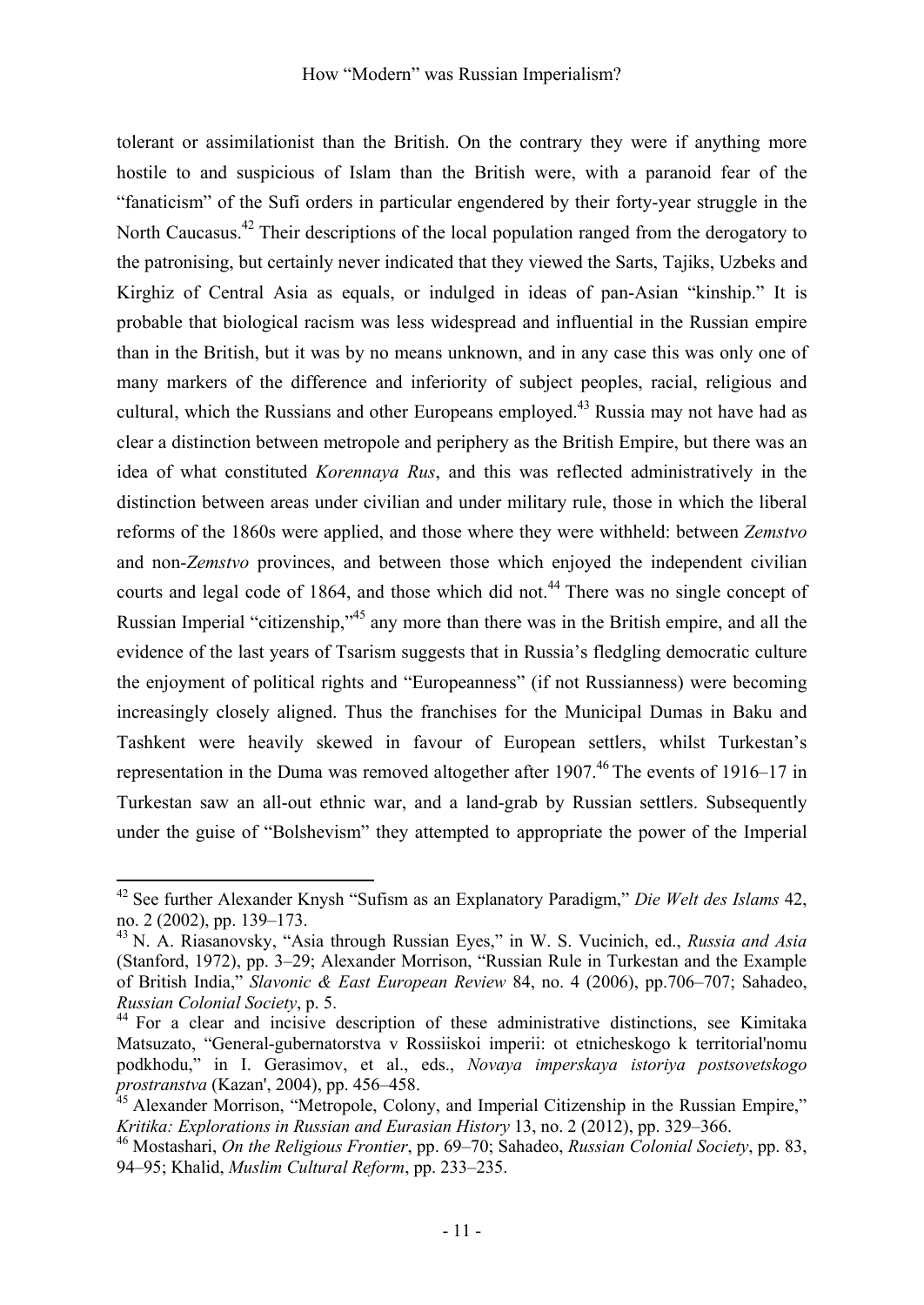state for themselves in order to preserve their privileged position, treating the local population with a brutality as extreme as anything seen in the Rif war or at Amritsar in 1919.<sup>47</sup>

So when it comes to the questions of cultural assimilation, racial and religious (in)tolerance, the "colonial" nature of the administration, violence and the distribution of political rights, what might seem key differences between British and Russian Imperialism turn out to be a good deal less stark than is commonly supposed. A different picture begins to emerge when comparing fiscal, economic and military policy. The British exploited India fiscally and militarily, using Indian revenues to fund an army that made Britain a world power on land as well as at sea, and which was used as an Imperial police force everywhere from China to Mesopotamia. By contrast the Russians lowered taxes after they conquered Turkestan, and proved very ineffective at collecting even those they imposed. Combined with their reluctance to recruit the local population into the army, the subsequent cost of the Russian garrison there meant that they ran a massive budget deficit in the region until at least  $1905$ <sup>48</sup>. This pattern was repeated elsewhere in the Russian borderlands, with only Poland making a substantial net contribution to the Imperial budget. Russia's most "colonial" peripheries, Turkestan and the Caucasus, were both a substantial drain in budgetary terms.<sup>49</sup>

Naturally the economic benefits of a colony to an empire cannot be understood purely in fiscal terms. The desire for a secure source of raw cotton for the Moscow textile industry when supplies were disrupted during the American Civil War is still frequently given as the main motivation for the conquest of Turkestan in the  $1860s$ .<sup>50</sup> But this cannot have provided the spur for a campaign which began in earnest in 1853 with the seizure of the Kokandian fortress of Aq-Masjid, and which would have come to an end much sooner had the Crimean War not intervened. By the time the Russians moved into the cottongrowing oasis regions to the south of the Steppe after 1865 the American Civil War was

<sup>47</sup> Adeeb Khalid, "Tashkent 1917: Muslim Politics in Revolutionary Turkestan," *Slavic Review* 55, no. 2 (1996), pp. 279–280; Marko Buttino, *Revoliutsiya Naoborot* (Moscow, 2007), pp. 58– 91, 172–206.

 $48$  From 1868–81 Turkestan ran a deficit which totalled 85,881,204 roubles – see F. K. Girs, *Otchet, Revizuyushchago, po Vysochaishemu Poveleniyu, Turkestanskii Krai* (St. Petersburg, 1884), p. 366, and even in 1902 Government expenditure in the region exceeded income by over 10 million roubles – see V. V. Stratonov, "Dokhody i Raskhody Kazny," *Turkestanskii Kalendar' na 1904 g.* (Tashkent, 1904), pp. 2–8. The figures in the Pahlen report of 1910 which show the beginnings of a surplus from 1905 are in my view suspect.

<sup>&</sup>lt;sup>49</sup> Ekaterina Pravilova, " 'Tsena imperii': tsentr i okrainy v rossiiskom biudzhete v XIX nachalo XX vv.," *Ab Imperio* 4 (2002), pp. 115–144. 50 Marko Buttino, *Revoliutsiya Naoborot* (Moscow, 2007), p. 18.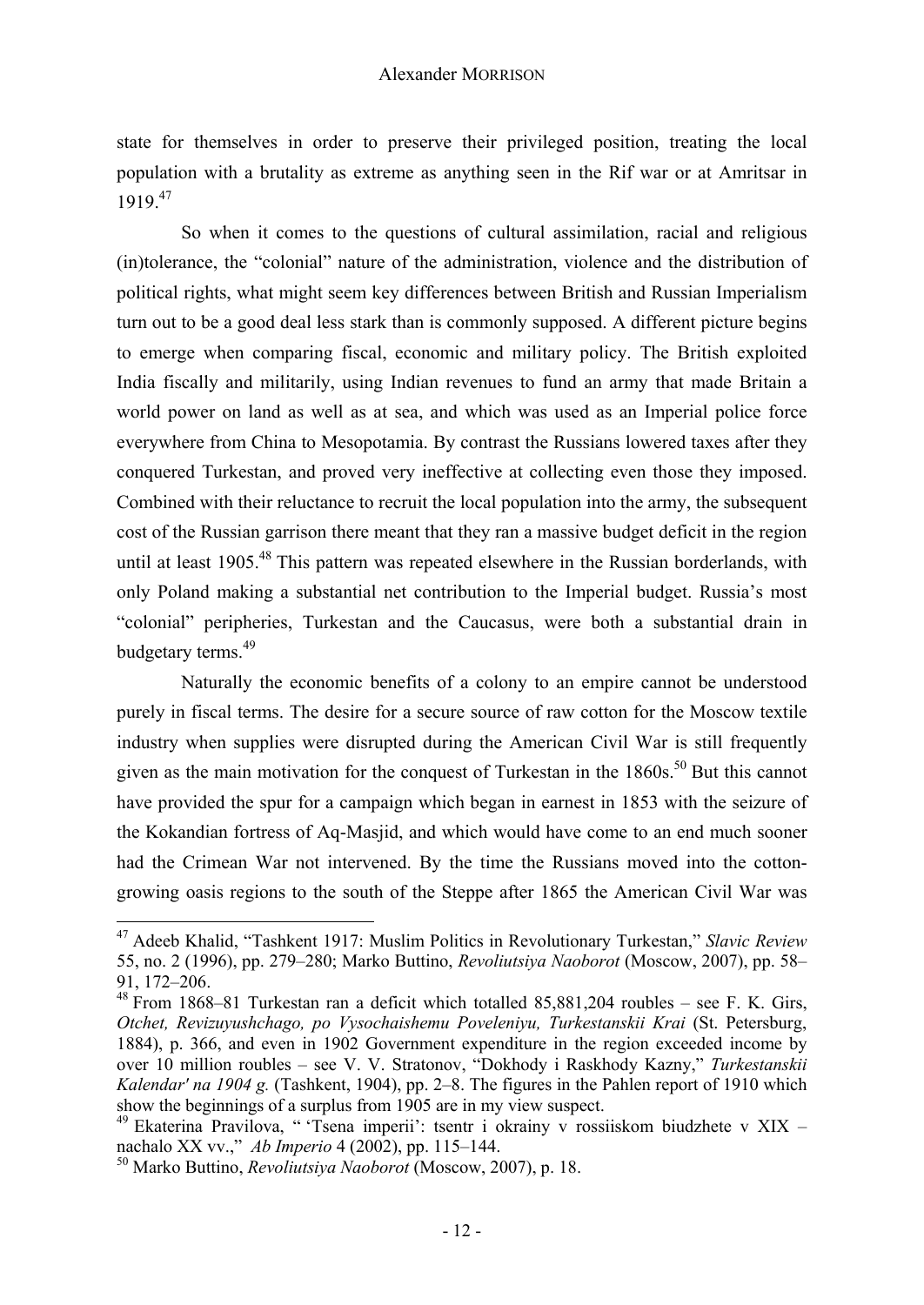## How "Modern" was Russian Imperialism?

over in any case. Whatever the motivation for the conquest however, the subsequent economic exploitation of the region as a captive market for Russian manufactured goods and a source of raw materials is normally assumed without question. The rapid expansion of cotton cultivation in Turkestan in the late Tsarist period saw exports soar from 873,000 *poods* in 1888 to 13,697,000 *poods* in 1913 (which supplied about a half of the Empire's needs),<sup>51</sup> and a growing dependence on grain from European Russia. It foreshadowed the monoculture of the Soviet era, and is usually seen as fostering a classic "colonial" relationship of dependence and exploitation, the one aspect of Russian Imperialism which even Soviet historians felt comfortable comparing with the western Empires.<sup>52</sup> Here the Moscow textile "barons" could play a similar Machiavellian role to Hobson's Jewish financiers in South Africa, an argument which fitted snugly into official Marxism-Leninism, unsurprising given Lenin's partial debt to Hobson.<sup>53</sup> Western historians also accepted at face value the assumption of successful exploitation for Imperial benefit implicit in the much-quoted words of the Agriculture Minister A.V. Krivoshein "every excess *pood* of Turkestan wheat competes with Russian and Siberian wheat; every *pood* of Turkestan cotton competes with American cotton. Thus it is preferable to supply the region with imported though expensive grain and to free irrigated land for cotton."54 There is certainly no doubt that by the early years of the 20<sup>th</sup> century, the Tsarist Government was *seeking* to exploit its peripheries and make them pay: that does not, however, necessarily mean that this central policy was always endorsed by local officials, or indeed that it was economically literate.<sup>55</sup> As Krivoshein's words imply, Russian economic policy in Turkestan was driven by autarkic concerns quite alien to the British (for whom Free Trade

<sup>51</sup> A. I. Knize, V. I. Yuferev, "Khlopkovodstvo," *Aziatskaya Rossiya*, vol. 2: *Zemlya i Khozyaistvo* (St. Petersburg, 1914), p. 278.<br><sup>52</sup> See Z. D. Kastel'skaya, *Iz Istorii Turkestanskogo Kraya* (Moscow, 1980), pp. 51–66; M. I.

Veksel'man, *Rossiiskii monopolisticheskii i inostrannyi kapital v Srednei Azii (Konets XIX –* 

*nachalo XXv.)* (Tashkent, 1987), pp. 3–4, 9–29.<br><sup>53</sup> A. M. Eckstein, "Is there a 'Hobson-Lenin Thesis' on Late Nineteenth-Century Colonial Expansion?" *Economic History Review* 44, no. 2 (1991), pp. 306–307.

<sup>&</sup>lt;sup>54</sup> A. V. Krivoshein, Zapiska Glavnoupravlyaushchego Zemledeliem i Zemleustroistvom o *Poezdke v Turkestanskii Krai v 1912 godu* (St. Petersburg, 1912), pp. 7*–*8, quoted in David Mackenzie, "Turkestan's significance to Russia," *Russian Review* 33, no. 2 (1974), p. 182. 55 A. Woeikoff, a government agronomist, in *Le Turkestan Russe* (Paris, 1914), pp. 254*–*<sup>265</sup>

complains that Russian military officials in Turkestan obstructed the spread of cotton cultivation for fear it would cause social unrest. This is borne out in Muriel Joffe's excellent article "Autocracy, Capitalism and Empire: The Politics of Irrigation," *Russian Review* 54, no. 3 (1995), pp. 365*–*388 which details how a scheme by Moscow mill-owners to acquire their own large cotton-growing estates in Turkestan and employ local labour (rather than relying on cotton grown on peasant smallholdings, as 90% of it was) was stymied by local administrative opposition.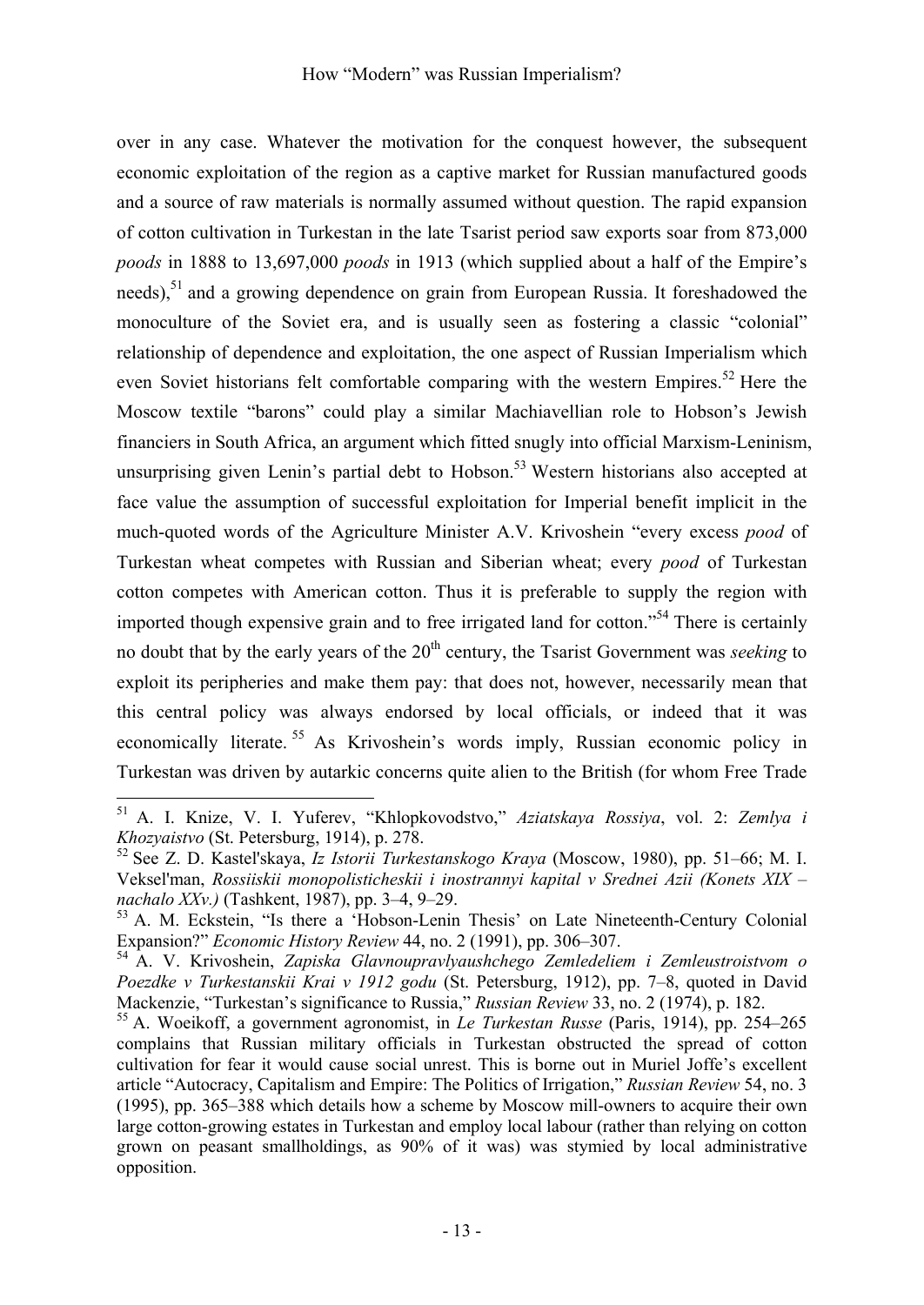was a sacred mantra), as the Russians sought to make their empire as independent as possible of imports of American cotton. If we look more carefully at Tsarist cotton policy, it becomes clear that it was only through considerable fiscal engineering that Turkestan cotton could compete with American imports on price: it was given tax breaks which did not reflect the real value of water used in its production,<sup>56</sup> and above all the state imposed heavy duties on imported cotton, rising to 3 roubles 15 kopeks per *pood* by 1894, which effectively protected Turkestan cotton from foreign competition and acted as an indirect subsidy.<sup>57</sup> The net effect of Russian policies may have been to drive up the price of raw cotton and enrich Turkestan merchants and farmers, not the Moscow textile barons.

Perhaps then it is in the fiscal and economic policies of Empire, rather than in cultural questions about Russia's "hybridity" or administrative and legal distinctions between metropole and colony, that the real distinctiveness of Russian Imperialism begins to emerge. Although all European Empires had unprofitable colonies (that, after all, was the substance of J. A. Hobson's stinging attack on the "New Imperialism"), 58 and all mounted conquests for strategic rather than economic reasons, perhaps only in the Russian Empire, and subsequently the Soviet Union, did the metropole so consistently subsidise the colonial periphery.<sup>59</sup> Together with this, I would argue that the Russian colonial state was distinctively weak. If, as Elvin has suggested, one common characteristic of European modernity in particular is its "ability to create power,"<sup>60</sup> then the Russian empire did this less effectively than its western European counterparts. It could project crude military power, but it could not control or remake local society effectively: its institutions were too weak and over-stretched, its knowledge of the societies it conquered too faulty and superficial. Daniel Brower has argued that the failure to move from a rudimentary (and separate) military regime to an integrated civilian one in Turkestan was part of the Russian Empire's wider failure to modernise, which led it to collapse under the stresses of war.<sup>61</sup>

<sup>56</sup> Graf K. K. Pahlen, *Otchet, Revizuyushchago, po Vysochaishemu Poveleniyu, Turkestanskogo* 

*Kraya*, vol. 5: *Nalogi i Poshliny* (St. Petersburg, 1909), p. 75.<br><sup>57</sup> S. N. Abashin, "Sotsial'no-ekonomicheskoe i demograficheskie razvitie," in Abashin, Arapov and<br>Bekmakhanova, eds., *Tsentral'naya Aziya v sostave Ros* <sup>58</sup> See Imperialism, A Study, Chaps. 2–3.<br><sup>59</sup> See Ekaterina Pravilova, *Finansy imperii: den'gi i vlast' v politike Rossii na natsional'nykh* 

*okrainakh, 1801‒1917* (Moscow, 2006); For an interesting point of comparison, see Avner Offer "The British Empire, 1870*–*1914: A Waste of Money?" *The Economic History Review* 46, no. 2 (1993), pp. 215*–*238, where he argues compellingly that it was not, and that in terms of its contributions to defence and to Britain's effort in both World Wars, it paid for itself many times over.

<sup>60</sup> Elvin, "A Working Definition of Modernity?" p. 210.

<sup>61</sup> Daniel Brower, *Turkestan and the Fate of the Russian Empire* (London, 2003), pp. 152*–*175.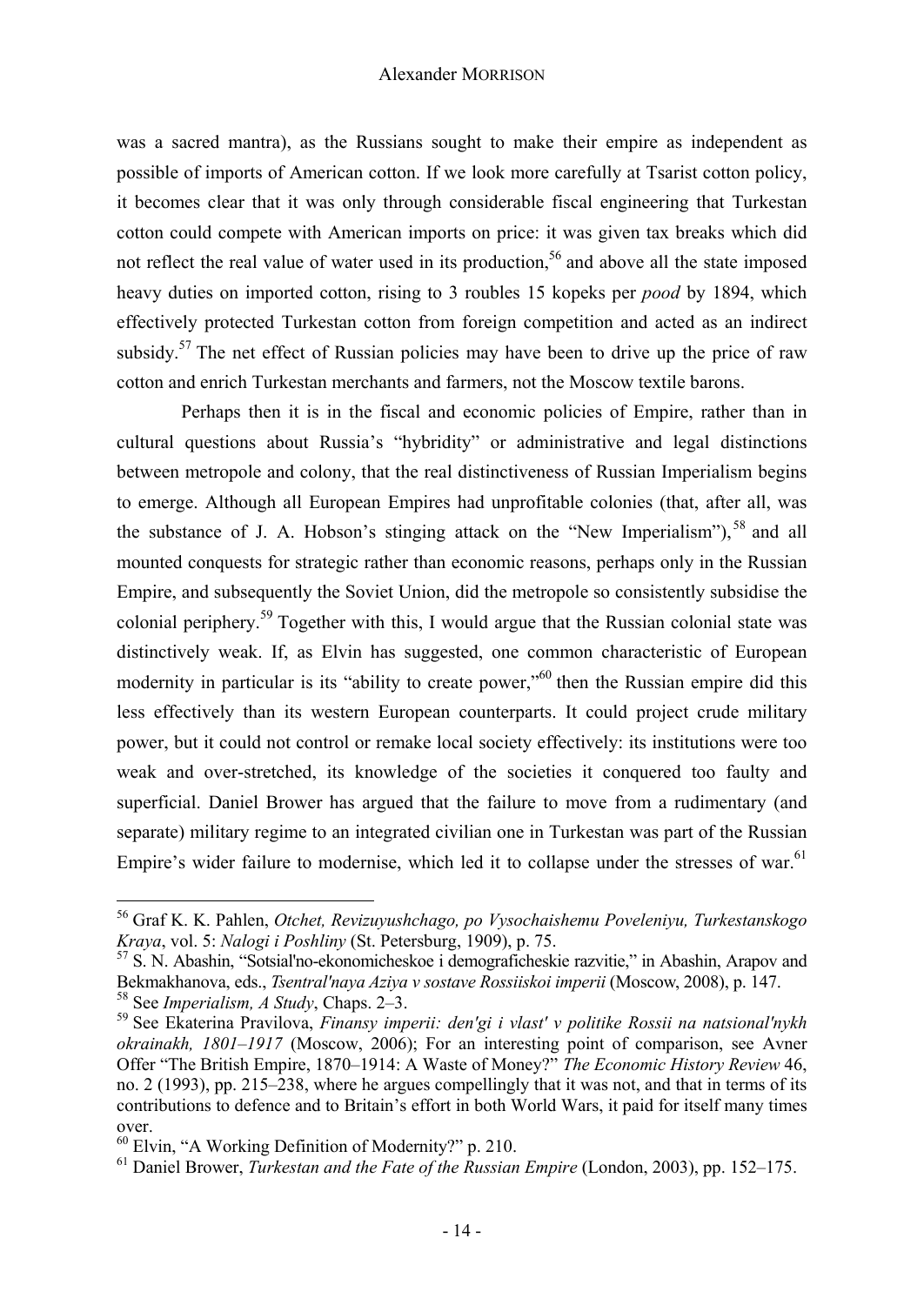Arguably the Russian empire was under-governed everywhere, and only had a very fragmented and contradictory modernising project even in its European heartlands.<sup>62</sup> At the periphery, in Turkestan, it was a very shallow regime, which did not penetrate deeply into local society and was often manipulated by local elites in ways its officials deplored but could not prevent. As Tomohiko Uyama has shown for Semirechie, conscription and religious conversion, two vital tools of a modern state seeking to re-make its citizens, were only pursued half-heartedly, always tempered by the fear of provoking a revolt – a fear that turned out to be justified in 1916, when the *ukaz* introducing conscription into labour battalions provoked a widespread revolt and revealed the shallow roots of the Tsarist regime in the region, as well as its latent capacity for violence.<sup>63</sup> Whilst the limits of colonial power in other European non-settler colonies have long been recognised by historians of Empire, <sup>64</sup> the grand projects of enumeration and categorisation in censuses and law codes, of the creation of "colonial knowledge" which many now consider to have been as important as military might in securing European domination,<sup>65</sup> were very underdeveloped in Russia.<sup>66</sup>

Thus a closer examination of Russia, that pre-modern, land-based, dynastic empire, reveals real differences, but also certain unexpected similarities to "modern" British maritime Imperialism, albeit sometimes in rather diluted form. This suggests to me that, rather than broad categorisations of Imperialism, with sharp distinctions between modern and pre-modern, "Asiatic" and European, all Imperialisms should be seen as existing on a continuum, with subtly shifting grades in between them, from Austria-Hungary at one end of the spectrum to, say, the Gilbert  $\&$  Ellis islands at the other, with different parts of different empires located at different points on this spectrum in between. Thus in geographical, cultural and conceptual terms Russian Turkestan and British India can be seen as close neighbours; the Ukraine would be distant from the Gold Coast, but closer to

<sup>62</sup> Sviatoslav Kaspe, "Imperial Political Culture and Modernization in the Second Half of the Nineteenth Century," in Burbank, et al., eds., *Russian Empire*, pp. 455*–*489; Brower, *Turkestan*, pp. ix, 174–175.<br><sup>63</sup> Uyama Tomohiko, "A Particularist Empire: The Russian Policies of Christianization and

Military Conscription in Central Asia," in Uyama Tomohiko, ed., *Empire, Islam, and Politics in* 

*Central Eurasia* (Sapporo, 2007), pp. 23–63.<br><sup>64</sup> Frederick Cooper, *Colonialism in Question: Theory, Knowledge, History* (Berkeley, 2005), pp. 142–144.

<sup>&</sup>lt;sup>5</sup> See B. S. Cohn, "The Census, Social Structure and Objectification in South Asia," in idem, *An Anthropologist Amongst the Historians and Other Essays* (Delhi, 1987), pp. 224*–*254; idem, *Colonialism and its Forms of Knowledge: The British in India* (Princeton, NJ, 1996).<br><sup>66</sup> I elaborate on this much more fully in " 'Applied Orientalism' in British India and Tsarist

Turkestan," *Comparative Studies in Society and History* 51, no. 3 (2009), pp. 619–647.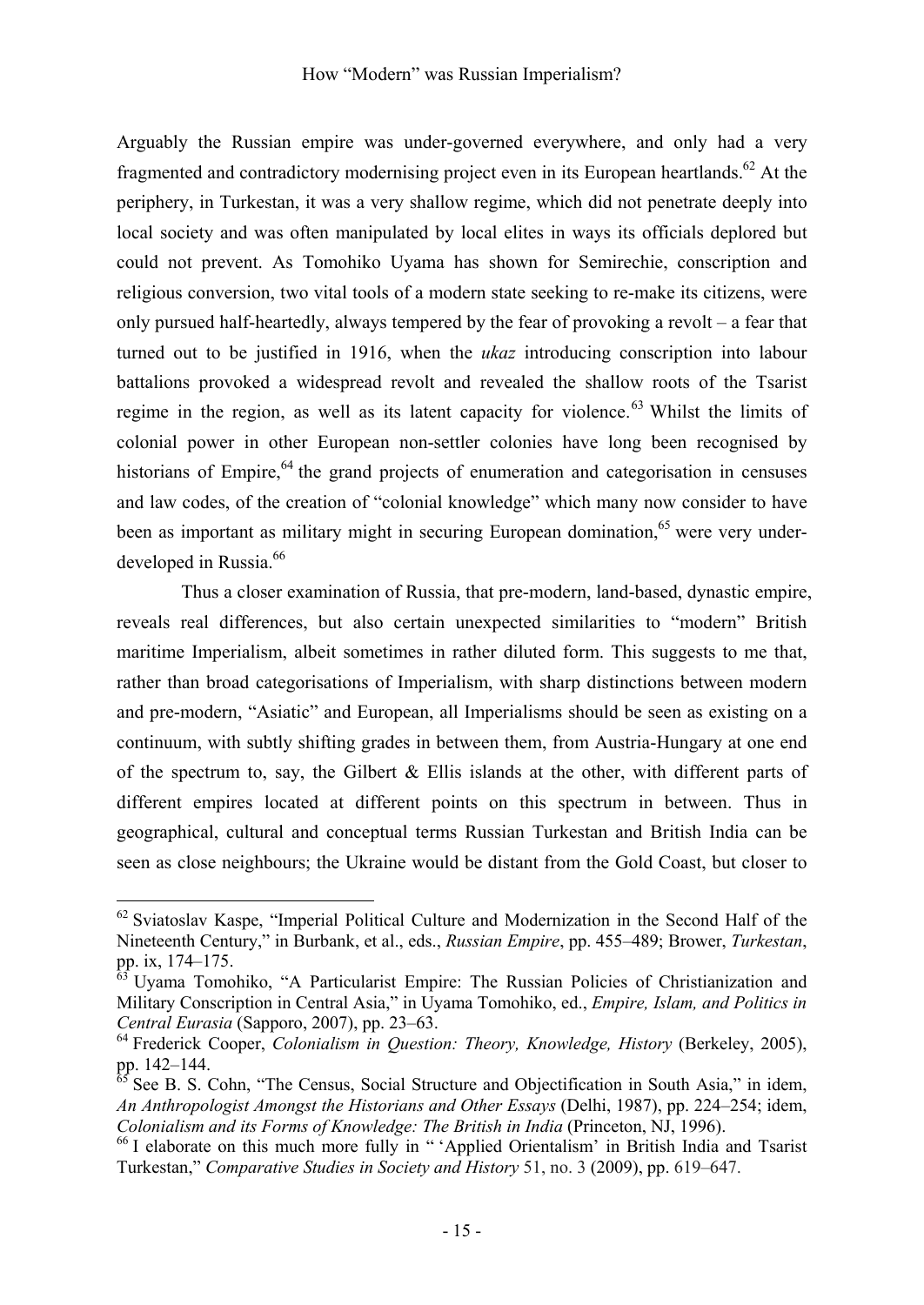Ireland, Austrian Ruthenia or Ottoman Rumelia, whilst Siberia and Canada could also rub shoulders. Sometimes the similarity will be a product of geographical proximity or something as basic as climate and landscape; sometimes it will derive from shared cultural characteristics amongst subject populations, such as Islam; sometimes it will be found in the economic relationship between metropole and colony; and sometimes Imperial ruling elites and subject peoples will be actively borrowing ideas from each other, as the Russians did repeatedly from the British in particular.<sup>67</sup> Alongside these similarities, there will also, of course, be differences, but in neither case should we assume that these are simply a product of the policies of the rulers. The nature of Imperial control is determined as much, if not more, by the circumstances within the colony as it is by any particularities of metropolitan politics, culture and economics. What this means in turn is that, before attempting to make sweeping generalisations about the nature of "Russian" or "British," "French" or indeed "modern" Imperialism, we should look carefully at the specifics of different regions and different colonies, and compare these. The literature on British and French Imperialism is already rich enough to make this a simple enough task, and that on Russian Imperialism is rapidly growing in depth and quality, to a point where it is no longer defensible to argue that the Russian empire was *sui generis*, "Eurasian," "uniquely assimilationist" or otherwise qualitatively different from other modern European empires. Russia as a whole was unique – as unique as any other empire, but no more – and her various regions, borderlands and colonies, if considered separately, can indeed be found to fit wider patterns of European Imperial expansion and be examined comparatively with profit.

I would conclude with the observation that, without claiming to be able to define "modernity," perhaps one thing which set the "modern" empires apart, was their heightened awareness of each other, and consequent global rivalry. This is connected to the sense of "common temporal awareness" which I referred to earlier: the emergence of a common sense of time, and a single way of measuring it, both in terms of the daily routine and in terms of development – the post-Enlightenment concepts of "backwardness" or "progress." Previous empires had of course been rivals, had fought with each other, spied on each other, sought to steal each other's technological advances: but they do not seem to have felt that they were part of some sort of gigantic pseudo-Darwinian contest, where the weakest and most "backward" would go to the wall and only the strongest and most "progressive" would survive. Instead their historians seem to have thought in terms of

 $67$  On this, see Morrison, "Russian Rule in Turkestan and the Example of British India."